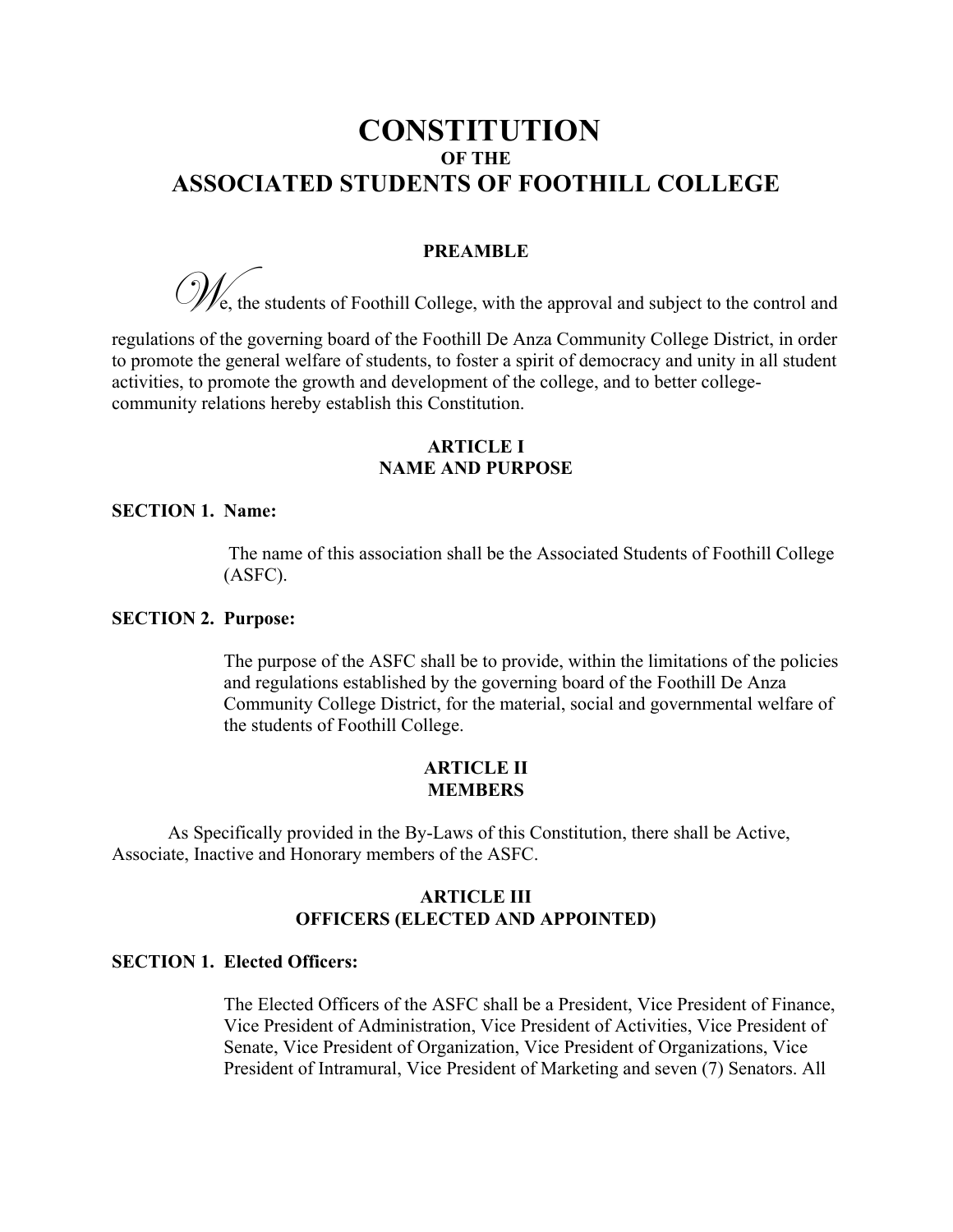of the above officers shall be qualified in accordance with and shall perform duties as stipulated in the By-Laws of this Constitution.

### **SECTION 2. Appointed Officers:**

The Appointed Officers shall be designated in accordance with and shall perform duties as stipulated in the By-Laws of this Constitution.

# **ARTICLE IV RULES OF ORDER**

Except as specifically provided for to the contrary in this Constitution and its By-Laws, Robert's Rules of Orders Revised (current edition) shall govern the procedures of the ASFC.

# **ARTICLE V CAMPUS COUNCIL**

### **SECTION 1. Name and Purpose:**

This body is responsible for the conducting of business of the ASFC and shall be known as the Campus Council.

# **SECTION 2. Duties:**

The Campus Council shall be constituted in accordance with and shall carry out the duties provided for in the By-Laws of this constitution.

# **ARTICLE VI EXECUTIVE BOARDS OF DIRECTORS**

### **SECTION 1. Name:**

The six executive boards of the ASFC shall be chaired by the appropriate Vice President and shall be called the Finance Board of Directors, Administrative Board of Directors, the Activities Board of Directors, Organizations Board of Directors, Senate Board of Directors, Intramural Board of Directors, and Marketing Board of Directors.

# **SECTION 2. Duties:**

These Boards shall be constituted in accordance with and shall carry out the duties provided for in the By-Laws of this Constitution.

# **ARTICLE VII BOARDS-COMMISSIONS-COMMITTEES-COUNCILS**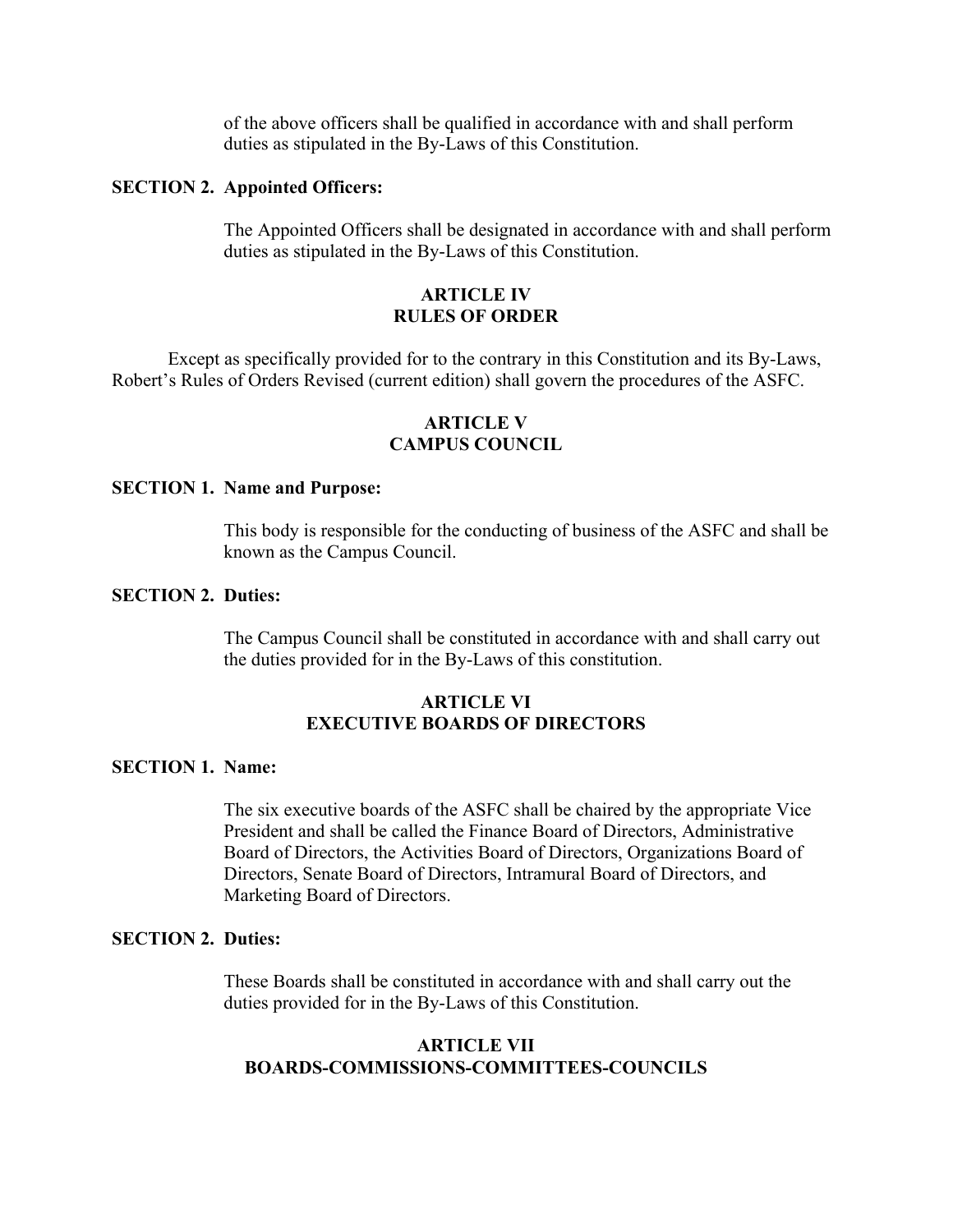The ASFC shall, in accordance with specific provisions of the By-Laws of this Constitution, establish (or dissolve) such boards, commissions, committees and councils as may be necessary to the effective functioning of this association.

# **ARTICLE VIII CHARTERS**

The ASFC shall be empowered, through the Charter provisions in the By-Laws of this Constitution, to recognize govern and regulate the functions and activities of this subsidiary units and organizations.

# **ARTICLE IX CODES AND REGULATIONS**

As specifically provided for in the By-Laws of this Constitution, such Codes and Regulations as may be necessary to effectively conduct the business of the ASFC may be established.

# **ARTICLE X BY-LAWS**

The By-Laws of this Constitution shall be the lawful means whereby the purposes and principles of this Constitution shall be implemented.

# **ARTICLE XI ARTICLE OF CHANGES**

### **SECTION 1. Change to By-Laws:**

**Clause 1.** By-Laws must be enacted, rescinded or amended by a two-thirds (2/3) favorable majority vote of the Campus Council or by signed petition of five percent (5%) of the ASFC Active Members of that quarter in which the petition is filed, provided that such proposals are presented at two (2) meetings of said Council prior to the meeting in which they are to be acted upon and that said proposals have been adequately posted and printed in the ASFC newspaper.

**Clause 2.** Adoption of changes to the By-Laws will become effective immediately following the two-thirds (2/3) favorable majority vote of the Campus Council.

### **SECTION 2. Amendments to the Constitution:**

**Clause 1.** Amendments to this Constitution shall be placed on the ballot of an ASFC election by three-Fourths (3/4) majority vote of the Campus Council or by signed petition of ten per cent (10%) of the ASFC Active Members of that quarter in which the petition is filed.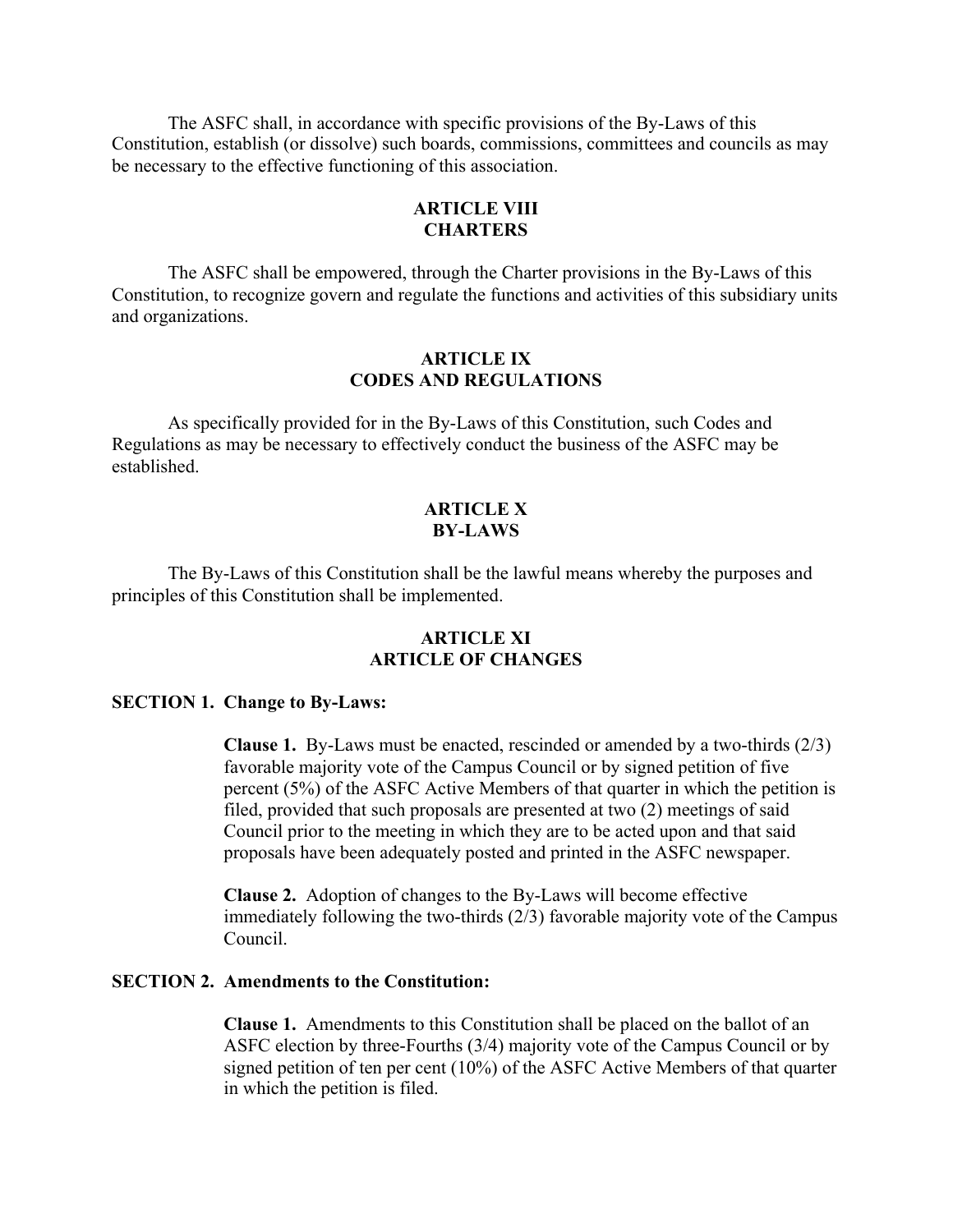**Clause 2.** Amendments to be submitted to the membership shall have first been adequately posted on campus and shall have been printed in at least two consecutive issues of the ASFC newspaper immediately prior to the scheduled election.

# **ARTICLE XII INITIATIVE, REFERENDUM, RECALL AND REMOVAL**

# **SECTION 1. Initiative, Referendum and Recall:**

Initiative, referendum and recall measures may be initiated by Active members of the ASFC by submitting a petition signed by ten per cent (10%) of the ASFC Active Members of that quarter in which the petition is filed. The President's Cabinet shall call a special election with three (3) weeks after the date the petition is filed and shall be posted two (2) weeks prior to the election date. Those measures shall require two-thirds (2/3) favorable majority vote of those legal ballots cast in the election

# **SECTION 2. Removal:**

Appointed officers may be removed upon a two-thirds (2/3) favorable majority vote of the body appointing them.

# **ARTICLE XIII ELECTIONS AND APPOINTMENTS**

# **SECTION 1. Elections:**

Elections shall be held in accordance with the specific provisions of the By-Laws of this constitution.

#### **SECTION 2. Appointments:**

Appointive positions shall be filled in accordance with the specific provisions of the By-Laws of this Constitution.

# **ARTICLE XIV INTERPRETATION**

### **SECTION 1. Intention:**

In the event that the ASFC or one of its members, or subsidiary units and organizations, requires an interpretation regarding the intention of the several provisions of this Constitution and its By-Laws, the question shall be submitted to the Dean of Students, one faculty member and one student of the Campus